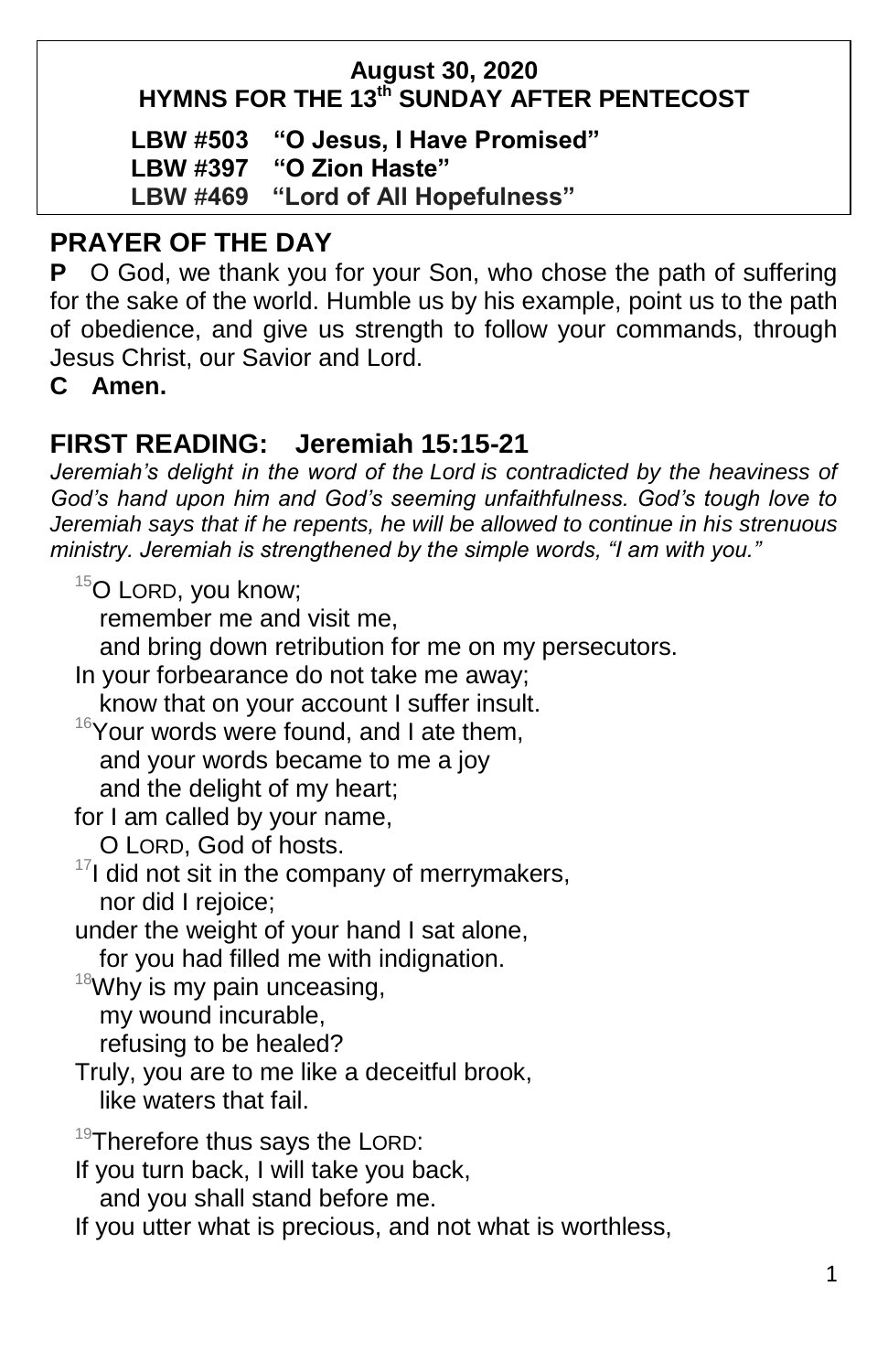you shall serve as my mouth. It is they who will turn to you, not you who will turn to them.  $20$ And I will make you to this people a fortified wall of bronze; they will fight against you, but they shall not prevail over you, for I am with you to save you and deliver you, says the LORD.  $21$  will deliver you out of the hand of the wicked, and redeem you from the grasp of the ruthless. **PSALM: Psalm 26:1-8** R Your love is before my eyes; I have walked faithfully with you. *(Ps. 26:3)*  $1$ Give judgment for me, O LORD, for I have lived with integrity; I have trusted in the LORD and have not faltered. <sup>2</sup>**Test me, O LORD, and try me; examine my heart and my mind.**  $3$ For your steadfast love is before my eyes; I have walked fait fully with you. 4 **I have not sat with the worthless, nor do I consort with the deceitful.** *R* <sup>5</sup>I have hated the company of evildoers; I will not sit down with the wicked. 6 **I will wash my hands in innocence, O LORD, that I may go in procession round your altar,**  $7$ singing aloud a song of thanksgiving and recounting all your wonderful deeds. <sup>8</sup>**LORD, I love the house in which you dwell and the place where your glory abides.** *R* **SECOND READING: Romans 12:9-21** *Paul presents benchmarks for faithful relationships with Christians and* 

*non-Christians. Love is the unflagging standard of our behavior. When we encounter evil, we do not resort to its tactics but seek to overcome it with good. While Christians cannot control the actions and attitudes of others, we seek to live at peace with all people.*

 $9$ Let love be genuine; hate what is evil, hold fast to what is good;  $10$ love one another with mutual affection; outdo one another in showing honor.  $11$ Do not lag in zeal, be ardent in spirit, serve the Lord.  $12$ Rejoice in hope,

be patient in suffering, persevere in prayer. <sup>13</sup>Contribute to the needs of the saints; extend hospitality to strangers.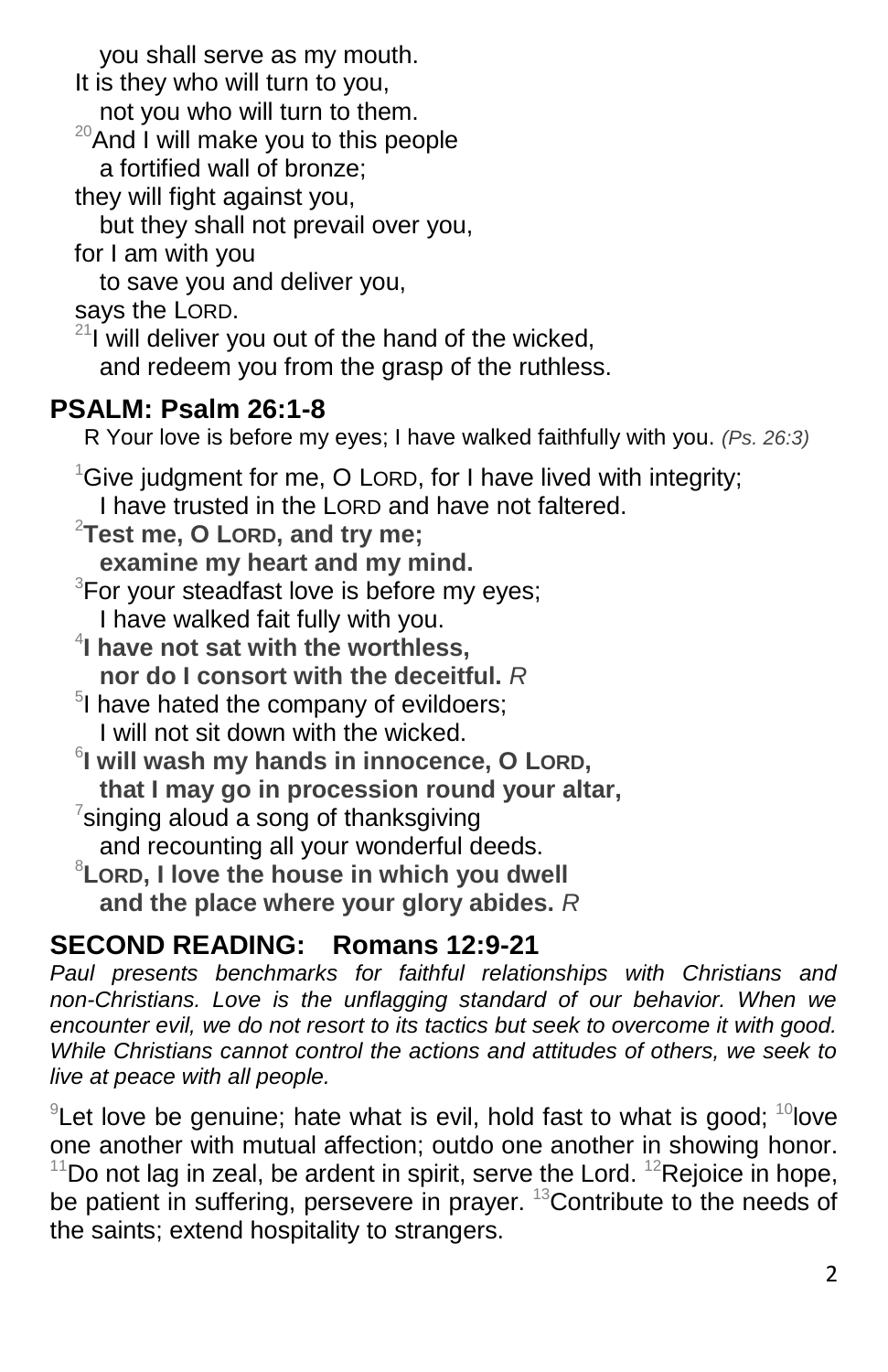$14$ Bless those who persecute you; bless and do not curse them.  $15$ Rejoice with those who rejoice, weep with those who weep.  $16$ Live in harmony with one another; do not be haughty, but associate with the lowly; do not claim to be wiser than you are.  $17$ Do not repay anyone evil for evil, but take thought for what is noble in the sight of all.  $18$ If it is possible, so far as it depends on you, live peaceably with all.  $^{19}$ Beloved, never avenge yourselves, but leave room for the wrath of God; for it is written, "Vengeance is mine, I will repay, says the Lord."  $20N$ o, "if your enemies are hungry, feed them; if they are thirsty, give them something to drink; for by doing this you will heap burning coals on their heads."  $21$ Do not be overcome by evil, but overcome evil with good.

# **GOSPEL: Matthew 16:21-28**

*After Peter confesses that Jesus is "the Messiah, the Son of the living God" (16:16), Jesus reveals the ultimate purpose of his ministry. These words prove hard to accept, even for a disciple whom Jesus has called a "rock."*

 $21$ From that time on, [after Peter confessed that Jesus was the Messiah,] Jesus began to show his disciples that he must go to Jerusalem and undergo great suffering at the hands of the elders and chief priests and scribes, and be killed, and on the third day be raised.  $22$ And Peter took him aside and began to rebuke him, saying, "God forbid it, Lord! This must never happen to you."<sup>23</sup>But he turned and said to Peter, "Get behind me, Satan! You are a stumbling block to me; for you are setting your mind not on divine things but on human things."

 $24$ Then Jesus told his disciples, "If any want to become my followers, let them deny themselves and take up their cross and follow me.  $25$ For those who want to save their life will lose it, and those who lose their life for my sake will find it.  $^{26}$  For what will it profit them if they gain the whole world but forfeit their life? Or what will they give in return for their life?

 $27^{\circ}$ For the Son of Man is to come with his angels in the glory of his Father, and then he will repay everyone for what has been done.  $28$ Truly I tell you, there are some standing here who will not taste death before they see the Son of Man coming in his kingdom."

# **PRAYERS OF INTERCESSION**

**P** Confident of your care and helped by the Holy Spirit, we pray for the church, the world, and all who are in need.

### *A brief silence.*

A God of faithfulness, you bid your people to follow Jesus. Set the mind of your church on divine things. Grant us trust in you, that we lose our lives for the sake of Christ and thereby discover joy in life through him. Lord, in your mercy,

### **C hear our prayer.**